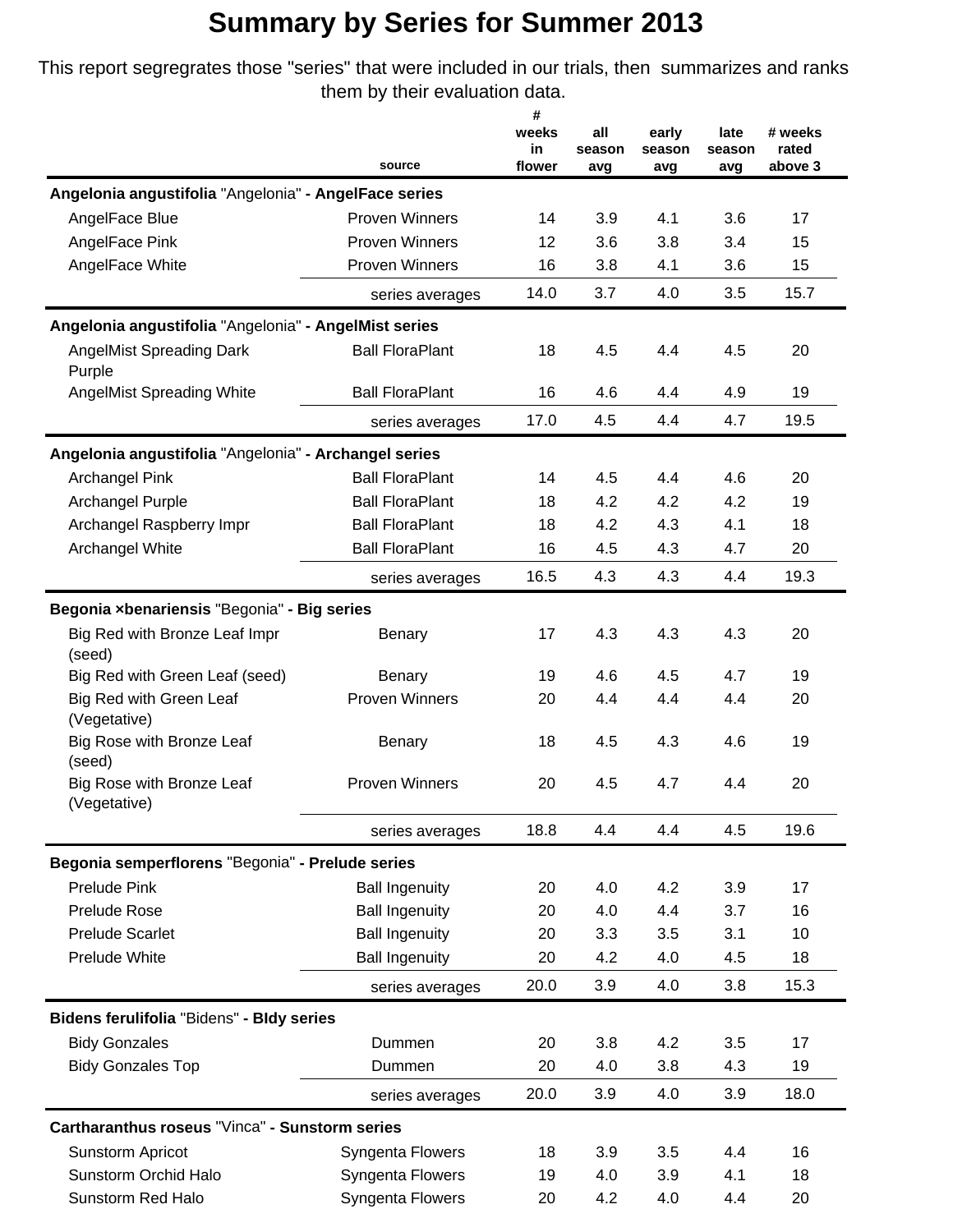|                                                           | source                                  | #<br>weeks<br>in<br>flower | all<br>season<br>avg | early<br>season<br>avg | late<br>season<br>avg | # weeks<br>rated<br>above 3 |
|-----------------------------------------------------------|-----------------------------------------|----------------------------|----------------------|------------------------|-----------------------|-----------------------------|
|                                                           | series averages                         | 19.0                       | 4.0                  | 3.8                    | 4.3                   | 18.0                        |
| Catharanthus roseus "Vinca" - Titan series                |                                         |                            |                      |                        |                       |                             |
| Titan Burgundy Impr                                       | PanAmerican                             | 17                         | 4.2                  | 3.8                    | 4.6                   | 17                          |
| <b>Titan Rose Halo</b>                                    | PanAmerican                             | 18                         | 4.2                  | 4.1                    | 4.3                   | 19                          |
|                                                           | series averages                         | 17.5                       | 4.2                  | 4.0                    | 4.5                   | 18.0                        |
| Celosia plumosa "Celosia" - First Flame series            |                                         |                            |                      |                        |                       |                             |
| <b>First Flame Orange</b>                                 | PanAmerican                             | 20                         | 2.9                  | 3.4                    | 2.4                   | 6                           |
| <b>First Flame Red</b>                                    | PanAmerican                             | 20                         | 3.9                  | 4.0                    | 3.8                   | 16                          |
| <b>First Flame Yellow</b>                                 | PanAmerican                             | 20                         | 3.8                  | 3.9                    | 3.7                   | 16                          |
|                                                           | series averages                         | 20.0                       | 3.5                  | 3.7                    | 3.3                   | 12.7                        |
| Cleome hassleriana "Cleome" - Senorita series             |                                         |                            |                      |                        |                       |                             |
| Senorita Blanca                                           | <b>Proven Winners</b>                   | 20                         | 3.9                  | 4.4                    | 3.4                   | 14                          |
| Senorita Rosalita                                         | <b>Proven Winners</b>                   | 20                         | 3.9                  | 4.4                    | 3.5                   | 13                          |
|                                                           | series averages                         | 20.0                       | 3.9                  | 4.4                    | 3.5                   | 13.5                        |
| Cuphea Ilavea "Cuphea" - Sriracha series                  |                                         |                            |                      |                        |                       |                             |
| Sriracha Pink                                             | Syngenta Flowers                        | 19                         | 3.7                  | 4.1                    | 3.3                   | 16                          |
| Sriracha Rose                                             | Syngenta Flowers                        | 17                         | 3.7                  | 4.4                    | 3.1                   | 12                          |
| Sriracha Violet                                           | Syngenta Flowers                        | 18                         | 3.7                  | 4.3                    | 3.2                   | 13                          |
|                                                           | series averages                         | 18.0                       | 3.7                  | 4.2                    | 3.2                   | 13.7                        |
| Gomphrena xhybrida "Gomphrena" - Pin Ball series          |                                         |                            |                      |                        |                       |                             |
| Pin Ball Purple                                           | Sakata                                  | 20                         | 4.4                  | 4.0                    | 4.8                   | 19                          |
| Pin Ball Snow Tip Lavender                                | Sakata                                  | 20                         | 3.9                  | 3.4                    | 4.4                   | 13                          |
| Pin Ball White                                            | Sakata                                  | 20                         | 4.4                  | 3.9                    | 4.8                   | 19                          |
|                                                           | series averages                         | 20.0                       | 4.2                  | 3.7                    | 4.7                   | 17.0                        |
| Gomprena globosa "Gomphrena" - Las Vegas series           |                                         |                            |                      |                        |                       |                             |
| Las Vegas Pink                                            | Benary                                  | 20                         | 4.3                  | 3.8                    | 4.8                   | 18                          |
| Las Vegas Purple                                          | Benary                                  | 18                         | 4.4                  | 4.1                    | 4.7                   | 18                          |
| Las Vegas White                                           | Benary                                  | 20                         | 3.7                  | 3.5                    | 4.0                   | 15                          |
|                                                           | series averages                         | 19.3                       | 4.1                  | 3.8                    | 4.5                   | 17.0                        |
| Impatiens "Impatiens" - SunPatiens series                 |                                         |                            |                      |                        |                       |                             |
| <b>SunPatiens Compact Electric</b><br>Orange              | Sakata                                  | 20                         | 4.6                  | 4.3                    | 4.8                   | 19                          |
| <b>SunPatiens Compact Hot Coral</b>                       | Sakata                                  | 20                         | 4.6                  | 4.2                    | 5.0                   | 19                          |
| <b>SunPatiens Compact Red</b>                             | Sakata                                  | 20                         | 4.7                  | 4.6                    | 4.9                   | 20                          |
| <b>SunPatiens Spreading Pink</b><br>Flash                 | Sakata                                  | 20                         | 4.7                  | 4.7                    | 4.8                   | 20                          |
|                                                           | series averages                         | 20.0                       | 4.7                  | 4.4                    | 4.9                   | 19.5                        |
| Impatiens hawkerii "New Guinea Impatiens" - Divine series |                                         |                            |                      |                        |                       |                             |
| Divine Orange                                             | All-America                             | 16                         | 4.1                  | 3.8                    | 4.3                   | 18                          |
| Divine Orange Bronze Leaf                                 | Selections<br>All-America<br>Selections | 14                         | 3.8                  | 3.8                    | 3.9                   | 18                          |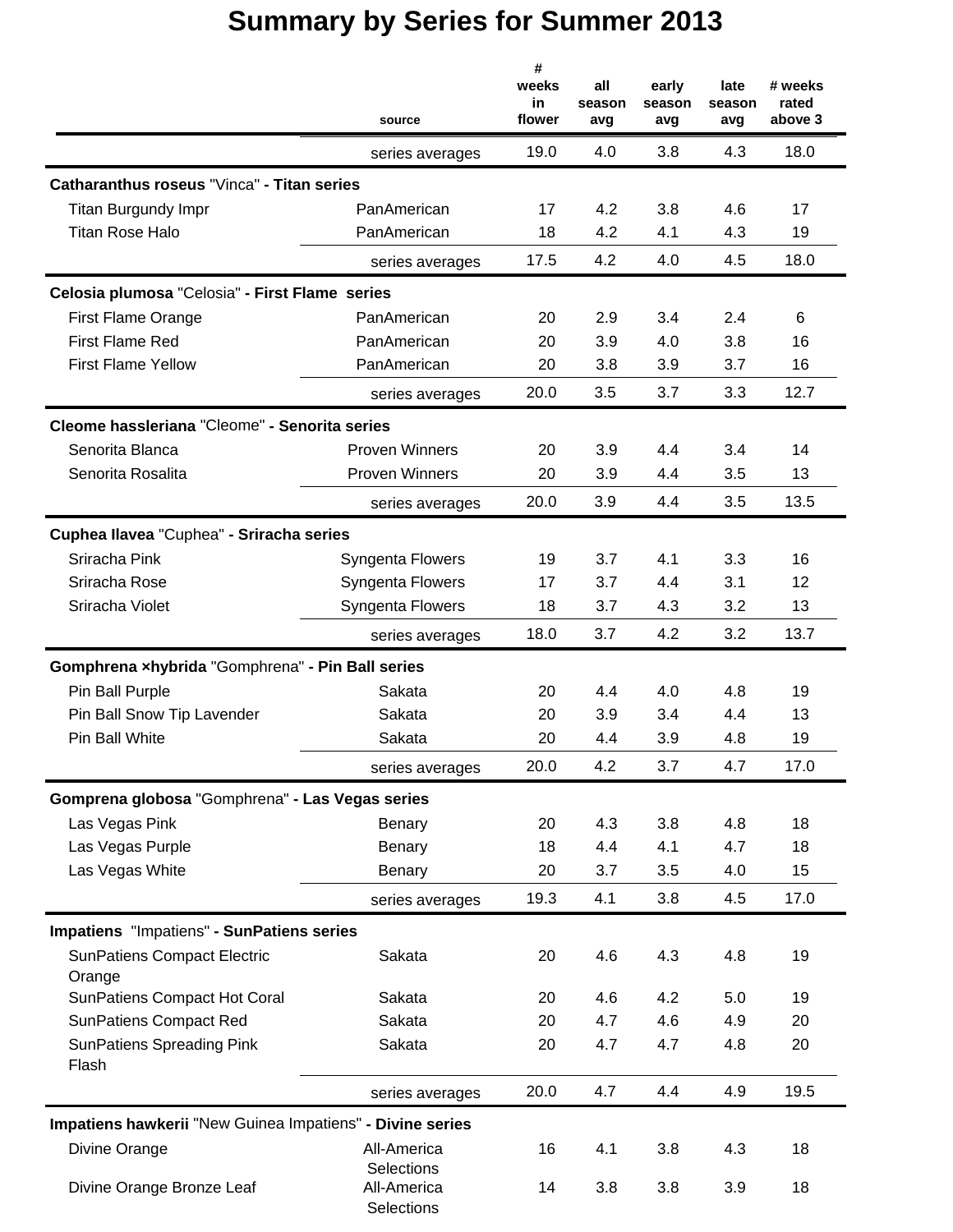|                                                                | source                 | #<br>weeks<br>in<br>flower | all<br>season<br>avg | early<br>season<br>avg | late<br>season<br>avg | # weeks<br>rated<br>above 3 |
|----------------------------------------------------------------|------------------------|----------------------------|----------------------|------------------------|-----------------------|-----------------------------|
|                                                                | series averages        | 15.0                       | 3.9                  | 3.8                    | 4.1                   | 18.0                        |
| Impatiens hawkerii "New Guinea Impatiens" - Magnum series      |                        |                            |                      |                        |                       |                             |
| Magnum Dark Red                                                | Dummen                 | 20                         | 4.5                  | 4.5                    | 4.6                   | 20                          |
| Magnum Hot Pink                                                | Dummen                 | 18                         | 4.5                  | 4.6                    | 4.5                   | 20                          |
| Magnum Purple                                                  | Dummen                 | 18                         | 3.9                  | 4.6                    | 3.2                   | 15                          |
| Magnum Salmon                                                  | Dummen                 | 20                         | 4.6                  | 4.6                    | 4.6                   | 20                          |
| Magnum White Blush                                             | Dummen                 | 20                         | 4.1                  | 4.2                    | 4.0                   | 20                          |
|                                                                | series averages        | 19.2                       | 4.3                  | 4.5                    | 4.1                   | 19.0                        |
| Impatiens hawkerii "New Guinea Impatiens" - Super Sonic series |                        |                            |                      |                        |                       |                             |
| Super Sonic Dark Salmon                                        | Syngenta Flowers       | 19                         | 3.7                  | 3.4                    | 4.1                   | 18                          |
| Super Sonic Hot Pink                                           | Syngenta Flowers       | 17                         | 3.8                  | 3.8                    | 3.9                   | 19                          |
| Super Sonic Lavender                                           | Syngenta Flowers       | 13                         | 4.2                  | 4.2                    | 4.2                   | 20                          |
| Super Sonic Orange Ice                                         | Syngenta Flowers       | 17                         | 3.9                  | 4.0                    | 3.9                   | 20                          |
| <b>Super Sonic Pink</b>                                        | Syngenta Flowers       | 17                         | 4.1                  | 4.0                    | 4.3                   | 20                          |
| <b>Super Sonic Purple</b>                                      | Syngenta Flowers       | 17                         | 3.9                  | 4.3                    | 3.5                   | 16                          |
| <b>Super Sonic Sweet Cherry</b>                                | Syngenta Flowers       | 17                         | 3.9                  | 4.0                    | 3.8                   | 19                          |
| <b>Super Sonic White</b>                                       | Syngenta Flowers       | 13                         | 4.4                  | 4.2                    | 4.6                   | 19                          |
|                                                                | series averages        | 16.3                       | 4.0                  | 4.0                    | 4.0                   | 18.9                        |
| Impatiens walleriana "Impatiens" - Xtreme series               |                        |                            |                      |                        |                       |                             |
| Xtreme Bright Eye                                              | Syngenta Flowers       | 19                         | 3.5                  | 4.4                    | 2.7                   | 15                          |
| Xtreme Bright Rose                                             | Syngenta Flowers       | 17                         | 3.7                  | 4.4                    | 3.0                   | 14                          |
| Xtreme Punch                                                   | Syngenta Flowers       | 20                         | 4.0                  | 4.5                    | 3.5                   | 15                          |
| Xtreme Salmon Impr                                             | Syngenta Flowers       | 15                         | 3.3                  | 3.7                    | 3.0                   | 14                          |
|                                                                | series averages        | 17.8                       | 3.6                  | 4.2                    | 3.0                   | 14.5                        |
| Lantana camara "Lantana" - Little Lucky series                 |                        |                            |                      |                        |                       |                             |
| Little Lucky Hot Pink                                          | <b>Ball FloraPlant</b> | 20                         | 4.3                  | 3.8                    | 4.9                   | 18                          |
| Little Lucky Lemon Cream                                       | <b>Ball FloraPlant</b> | 20                         | 3.6                  | 3.4                    | 3.9                   | 16                          |
| Little Lucky Peach Glow                                        | <b>Ball FloraPlant</b> | 20                         | 4.0                  | 4.0                    | 4.0                   | 20                          |
| Little Lucky Red                                               | <b>Ball FloraPlant</b> | 19                         | 4.5                  | 4.1                    | 5.0                   | 19                          |
|                                                                | series averages        | 19.8                       | 4.1                  | 3.8                    | 4.4                   | 18.3                        |
| Lobelia erinus "Lobelia" - Bella series                        |                        |                            |                      |                        |                       |                             |
| Bella Acqua                                                    | Dummen                 | 20                         | 2.6                  | 3.6                    | 1.6                   | 8                           |
| <b>Bella Bianca</b>                                            | Dummen                 | 20                         | 3.4                  | 4.1                    | 2.7                   | 10                          |
| <b>Bella Blue</b>                                              | Dummen                 | 20                         | 2.6                  | 3.9                    | 1.3                   | 8                           |
| Bella Donna                                                    | Dummen                 | 20                         | 3.0                  | 4.1                    | 1.9                   | 10                          |
|                                                                | series averages        | 20.0                       | 2.9                  | 3.9                    | 1.9                   | 9.0                         |
| Pelargonium "Geranium" - Boldly series                         |                        |                            |                      |                        |                       |                             |
| <b>Boldly Burgundy</b>                                         | <b>Proven Winners</b>  | 20                         | 4.2                  | 4.2                    | 4.3                   | 19                          |
| <b>Boldly Dark Red</b>                                         | <b>Proven Winners</b>  | 20                         | 4.2                  | 4.1                    | 4.3                   | 18                          |
| <b>Boldly Hot Pink</b>                                         | <b>Proven Winners</b>  | 20                         | 3.1                  | 3.8                    | 2.5                   | 9                           |
| <b>Boldly Lavender Rose</b>                                    | <b>Proven Winners</b>  | 20                         | 2.9                  | 3.4                    | 2.4                   | $\overline{7}$              |
| <b>Boldly Scarlet Fire</b>                                     | Proven Winners         | 20                         | 3.6                  | 3.8                    | 3.5                   | 15                          |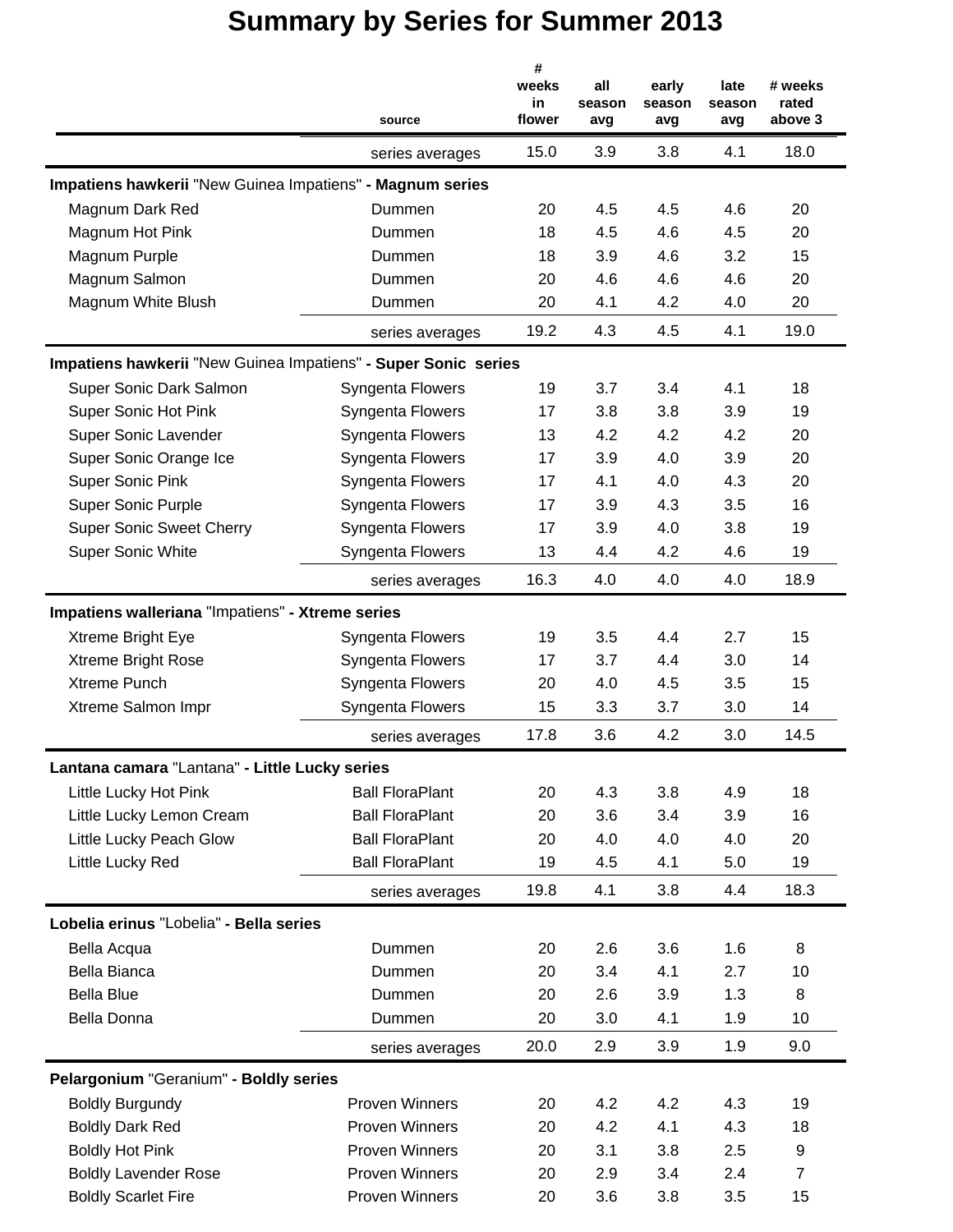|                                                             | source                            | #<br>weeks<br>in<br>flower | all<br>season<br>avg | early<br>season<br>avg | late<br>season<br>avg | # weeks<br>rated<br>above 3 |
|-------------------------------------------------------------|-----------------------------------|----------------------------|----------------------|------------------------|-----------------------|-----------------------------|
|                                                             | series averages                   | 20.0                       | 3.6                  | 3.8                    | 3.4                   | 13.6                        |
| Pelargonium "Geranium" - Timeless series                    |                                   |                            |                      |                        |                       |                             |
| <b>Timeless Deep Red</b>                                    | <b>Proven Winners</b>             | 20                         | 4.1                  | 4.1                    | 4.0                   | 19                          |
| <b>Timeless Lavender</b>                                    | <b>Proven Winners</b>             | 20                         | 3.6                  | 3.9                    | 3.4                   | 16                          |
| <b>Timeless Orange</b>                                      | <b>Proven Winners</b>             | 28                         | 3.9                  | 4.1                    | 3.8                   | 19                          |
| <b>Timeless Pink</b>                                        | <b>Proven Winners</b>             | 20                         | 2.5                  | 3.7                    | 1.4                   | 9                           |
| <b>Timeless Rose</b>                                        | <b>Proven Winners</b>             | 19                         | 3.7                  | 3.5                    | 3.9                   | 15                          |
|                                                             | series averages                   | 21.4                       | 3.6                  | 3.8                    | 3.3                   | 15.6                        |
| Pelargonium xhortorum "Geranium" - Pinto Premium series     |                                   |                            |                      |                        |                       |                             |
| Pinto Premium Deep Red                                      | Syngenta Flowers                  | 11                         | 2.7                  | 3.2                    | 2.2                   | 4                           |
| Pinto Premium Deep Rose                                     | Syngenta Flowers                  | 9                          | 2.0                  | 2.4                    | 1.6                   | $\pmb{0}$                   |
| Pinto Premium Orange Bicolor                                | <b>Syngenta Flowers</b>           | 7                          | 2.0                  | 3.0                    | 1.0                   | 3                           |
| Pinto Premium Rose Bicolor                                  | Syngenta Flowers                  | $\overline{7}$             | 2.2                  | 2.9                    | 1.5                   | 2                           |
| Pinto Premium Salmon                                        | Syngenta Flowers                  | 3                          | 2.6                  | 3.2                    | 2.0                   | 5                           |
| <b>Pinto Premium Violet</b>                                 | Syngenta Flowers                  | 8                          | 2.0                  | 2.8                    | 1.1                   | $\overline{2}$              |
| <b>Pinto Premium White</b>                                  | Syngenta Flowers                  | 5                          | 2.0                  | 2.8                    | 1.2                   | $\overline{2}$              |
|                                                             | series averages                   | 7.1                        | 2.2                  | 2.9                    | 1.5                   | 2.6                         |
| Pelargonium hortorum "Geranium" - Pinto Premium series      |                                   |                            |                      |                        |                       |                             |
| Pinto Premium White to Rose                                 | Syngenta Flowers &<br>All-America | 4                          | 2.6                  | 3.1                    | 2.2                   | 3                           |
|                                                             | series averages                   | 4.0                        | 2.6                  | 3.1                    | 2.2                   | 3.0                         |
| Pelargonium interspecific "Geranium" - Calliope series      |                                   |                            |                      |                        |                       |                             |
| Calliope Dark Red                                           | Syngenta Flowers                  | 18                         | 4.1                  | 3.9                    | 4.4                   | 17                          |
| <b>Calliope Lavender Rose</b>                               | Syngenta Flowers                  | 16                         | 2.3                  | 2.8                    | 1.9                   | $\mathbf 0$                 |
| <b>Calliope Scarlet Fire</b>                                | Syngenta Flowers                  | 16                         | 3.4                  | 3.5                    | 3.2                   | 11                          |
|                                                             | series averages                   | 16.7                       | 3.3                  | 3.4                    | 3.1                   | 9.3                         |
| Pelargonium peltatum "Geranium" - Tornado series            |                                   |                            |                      |                        |                       |                             |
| <b>Tornado Red</b>                                          | Syngenta Flowers                  | 0                          | 1.2                  | 2.2                    | 0.2                   | 0                           |
| <b>Tornado Rose</b>                                         | Syngenta Flowers                  | 0                          | 1.1                  | 1.8                    | 0.5                   | 0                           |
| Tornado White                                               | Syngenta Flowers                  | 1                          | 1.3                  | 2.4                    | 0.3                   | 0                           |
|                                                             | series averages                   | 0.3                        | 1.2                  | 2.1                    | 0.3                   | 0.0                         |
| Pennisetum purpureum "Pennisetum" - Graceful Grasses series |                                   |                            |                      |                        |                       |                             |
| Vertigo                                                     | <b>Proven Winners</b>             | 6                          | 4.8                  | 4.7                    | 5.0                   | 20                          |
|                                                             | series averages                   | 6.0                        | 4.8                  | 4.7                    | 5.0                   | 20.0                        |
| Pentas lanceolata "Pentas" - Graffiti series                |                                   |                            |                      |                        |                       |                             |
| Graffiti Lipstick                                           | Benary                            | 14                         | 4.1                  | 3.5                    | 4.8                   | 16                          |
| <b>Graffiti Red Lace</b>                                    | Benary                            | 14                         | 4.1                  | 3.4                    | 4.8                   | 15                          |
| Graffiti White                                              | Benary                            | 15                         | 3.3                  | 3.1                    | 3.4                   | 10                          |
|                                                             | series averages                   | 14.3                       | 3.8                  | 3.3                    | 4.3                   | 13.7                        |
| Petunia xhybrida "Petunia" - Ez Rider series                |                                   |                            |                      |                        |                       |                             |
| <b>Ez Rider Blue</b>                                        | PanAmerican                       | 8                          | 1.1                  | 2.2                    | 0.0                   | 0                           |
| Ez Rider Deep Pink                                          | PanAmerican                       | 6                          | 1.0                  | 2.0                    | 0.0                   | 0                           |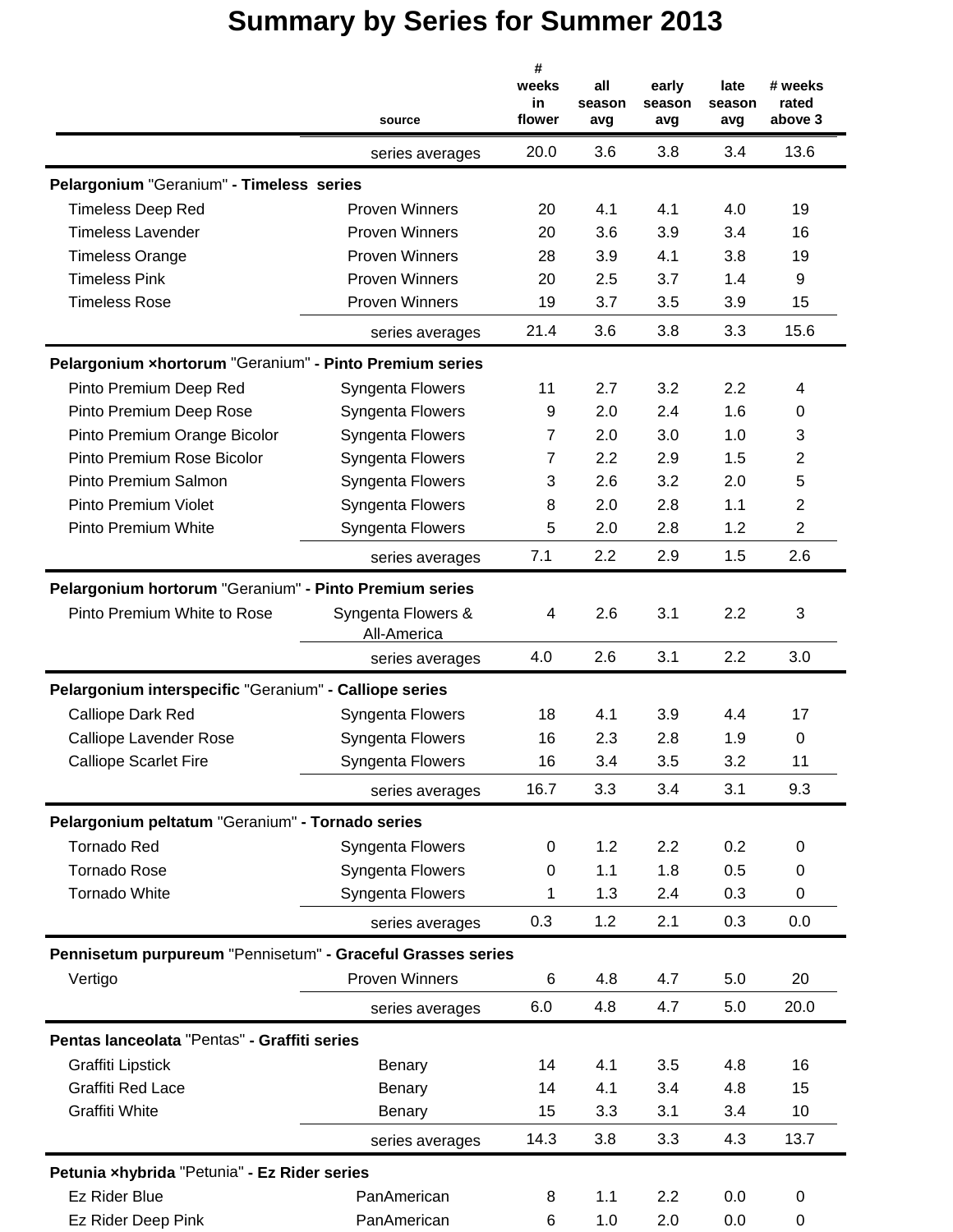|                                                         | source                            | #<br>weeks<br>in<br>flower | all<br>season<br>avg | early<br>season<br>avg | late<br>season<br>avg | # weeks<br>rated<br>above 3 |
|---------------------------------------------------------|-----------------------------------|----------------------------|----------------------|------------------------|-----------------------|-----------------------------|
| Ez Rider Deep Salmon                                    | PanAmerican                       | $\overline{7}$             | 1.1                  | 2.1                    | 0.0                   | $\mathbf 0$                 |
| Ez Rider Rose                                           | PanAmerican                       | $\overline{7}$             | 1.0                  | 2.0                    | 0.0                   | 0                           |
| <b>Ez Rider White</b>                                   | PanAmerican                       | 12                         | 1.9                  | 3.5                    | 0.3                   | 6                           |
|                                                         |                                   | 8.0                        | 1.2                  | 2.3                    | 0.1                   | 1.2                         |
|                                                         | series averages                   |                            |                      |                        |                       |                             |
| Petunia xhybrida "Petunia" - Supertunia series          |                                   |                            |                      |                        |                       |                             |
| Supertunia Flamingo                                     | <b>Proven Winners</b>             | 8                          | 1.4                  | 2.9                    | 0.0                   | 7                           |
| Supertunia Indigo Charm                                 | <b>Proven Winners</b>             | 9                          | 1.6                  | 3.3                    | 0.0                   | 8                           |
| Supertunia Orchid Charm                                 | <b>Proven Winners</b>             | 14                         | 2.7                  | 4.2                    | 1.2                   | 11                          |
| Supertunia Pink Charm                                   | <b>Proven Winners</b>             | 8                          | 1.4                  | 2.7                    | 0.0                   | 6                           |
| Supertunia Sangria Charm                                | <b>Proven Winners</b>             | 9                          | 1.6                  | 3.3                    | 0.0                   | 8                           |
| Supertunia Vista Bublegum                               | <b>Proven Winners</b>             | 14                         | 2.9                  | 4.5                    | 1.4                   | 13                          |
| Supertunia Vista Silverberry                            | <b>Proven Winners</b>             | 8                          | 1.3                  | 2.7                    | 0.0                   | 6                           |
| Supertunia Watermelon Charm                             | <b>Proven Winners</b>             | 9                          | 1.5                  | 3.0                    | 0.0                   | 7                           |
| Supertunia White Impr                                   | <b>Proven Winners</b>             | 8                          | 1.4                  | 2.7                    | 0.0                   | 6                           |
|                                                         | series averages                   | 9.7                        | 1.8                  | 3.2                    | 0.3                   | 8.0                         |
| Petunia hybrida "Petunia" - Whispers series             |                                   |                            |                      |                        |                       |                             |
| <b>Whispers Amethyst</b>                                | Syngenta Flowers                  | 8                          | 1.5                  | 2.9                    | 0.0                   | 7                           |
| <b>Whispers Star Rose</b>                               | Syngenta Flowers                  | 15                         | 1.8                  | 3.0                    | 0.7                   | 3                           |
|                                                         | series averages                   | 11.5                       | 1.6                  | 3.0                    | 0.3                   | 5.0                         |
|                                                         |                                   |                            |                      |                        |                       |                             |
| Petunia milliflora "Petunia" - Picobella Cascade series |                                   |                            |                      |                        |                       |                             |
| Picobella Cascade Purple                                | Syngenta Flowers &<br>All-America | 9                          | 1.2                  | 2.4                    | 0.0                   | 1                           |
|                                                         | series averages                   | 9.0                        | 1.2                  | 2.4                    | 0.0                   | 1.0                         |
| Phlox maculata "Phlox" - Phloxy Lady series             |                                   |                            |                      |                        |                       |                             |
| Phloxy Lady Hot Pink                                    | Dummen                            | 15                         | 2.8                  | 4.0                    | 1.6                   | 11                          |
| Phloxy Lady Purple                                      | Dummen                            | 20                         | 2.1                  | 3.1                    | 1.1                   | 3                           |
| Phloxy Lady Purple Sky                                  | Dummen                            | 18                         | 2.6                  | 3.5                    | 1.8                   | 6                           |
| Phloxy Lady White                                       | Dummen                            | 14                         | 2.2                  | 3.7                    | 0.8                   | 8                           |
|                                                         | series averages                   | 16.8                       | 2.4                  | 3.5                    | 1.3                   | 7.0                         |
| Portulaca grandiflora "Portulaca" - Cupcake series      |                                   |                            |                      |                        |                       |                             |
| <b>Cupcake Carrot</b>                                   | Dummen                            | 20                         | 4.4                  | 4.3                    | 4.6                   | 20                          |
| Cupcake Cherry Baby                                     | Dummen                            | 20                         | 4.6                  | 4.4                    | 4.9                   | 20                          |
| <b>Cupcake Grape Jelly</b>                              | Dummen                            | 20                         | 3.5                  | 3.9                    | 3.2                   | 14                          |
| Cupcake Magenta 70 (72717)                              | Dummen                            | 20                         | 4.6                  | 4.4                    | 4.9                   | 20                          |
| Cupcake Magenta 71 (72723)                              | Dummen                            | 20                         | 3.5                  | 3.5                    | 3.6                   | 14                          |
| Cupcake Magenta 72 (72724)                              | Dummen                            | 20                         | 4.2                  | 4.3                    | 4.0                   | 17                          |
| Cupcake Peachy                                          | Dummen                            | 20                         | 4.4                  | 4.3                    | 4.6                   | 20                          |
| Cupcake Salmon 73 (72720)                               | Dummen                            | 20                         | 4.4                  | 4.3                    | 4.5                   | 20                          |
| Cupcake Salmon 74 (72721)                               | Dummen                            | 20                         | 4.2                  | 4.1                    | 4.4                   | 20                          |
| Cupcake Yellow 72 (72719)                               | Dummen                            | 20                         | 4.6                  | 4.4                    | 4.8                   | 20                          |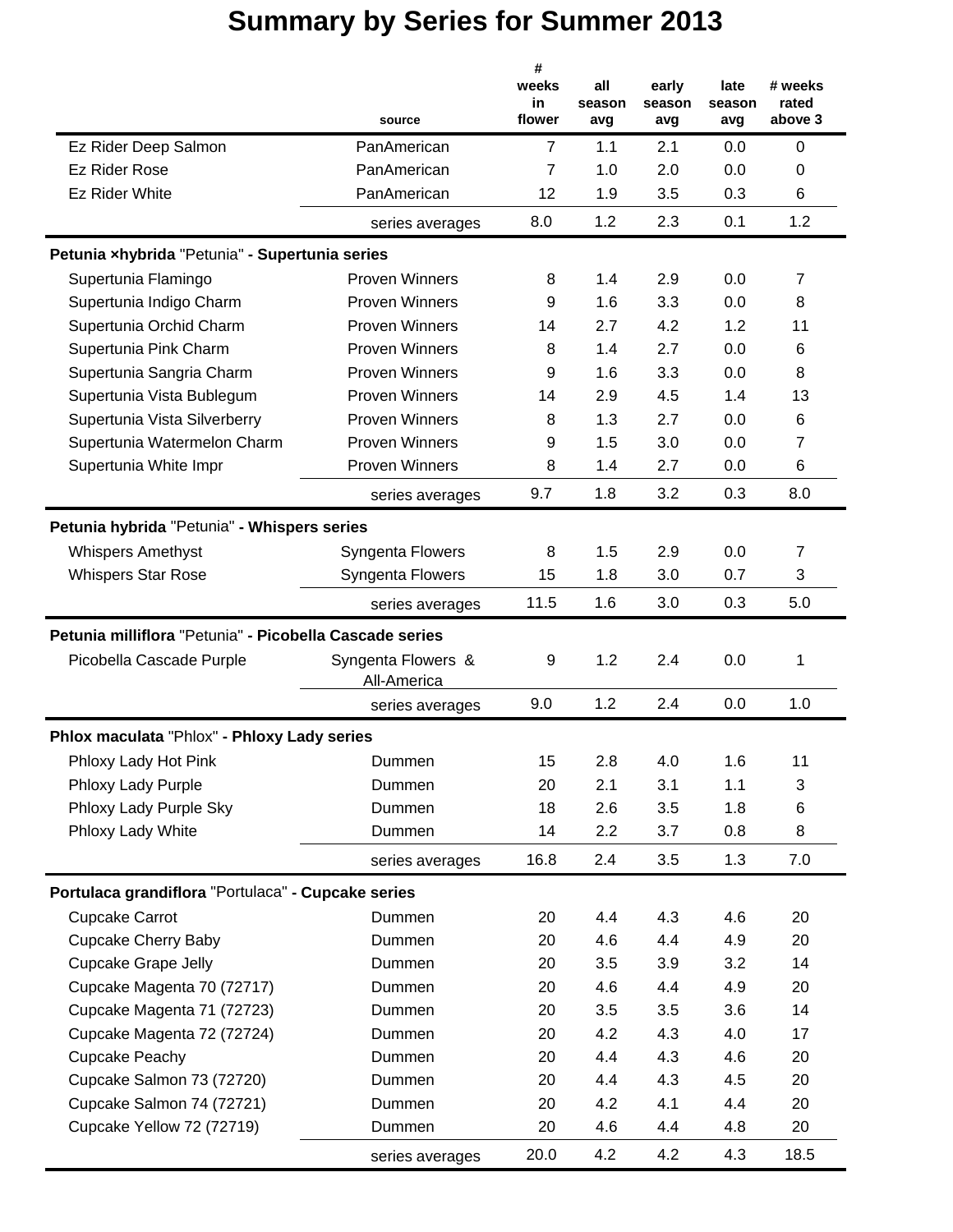|                                                        | source                 | #<br>weeks<br>in<br>flower | all<br>season<br>avg | early<br>season<br>avg | late<br>season<br>avg | # weeks<br>rated<br>above 3 |
|--------------------------------------------------------|------------------------|----------------------------|----------------------|------------------------|-----------------------|-----------------------------|
| Salvia farinacea "Salvia" - Evolution series           |                        |                            |                      |                        |                       |                             |
| <b>Evolution Violet</b>                                | Benary                 | 18                         | 4.0                  | 4.1                    | 3.9                   | 18                          |
| <b>Evolution White</b>                                 | Benary                 | 18                         | 4.2                  | 4.2                    | 4.2                   | 18                          |
|                                                        | series averages        | 18.0                       | 4.1                  | 4.1                    | 4.0                   | 18.0                        |
| Solenostemon scutellarioides "Coleus" - Kong Jr series |                        |                            |                      |                        |                       |                             |
| Kong Jr Green Halo                                     | <b>Ball Ingenuity</b>  | 13                         | 3.4                  | 3.3                    | 3.6                   | 15                          |
| Kong Jr Lime Vein                                      | <b>Ball Ingenuity</b>  | 11                         | 3.8                  | 3.8                    | 3.8                   | 16                          |
| Kong Jr Rose                                           | <b>Ball Ingenuity</b>  | 13                         | 3.9                  | 4.3                    | 3.6                   | 19                          |
| Kong Jr Scarlet                                        | <b>Ball Ingenuity</b>  | $\overline{7}$             | 4.2                  | 4.0                    | 4.4                   | 19                          |
|                                                        | series averages        | 11.0                       | 3.8                  | 3.8                    | 3.8                   | 17.3                        |
| Sutera cordata "Bacopa" - Bahia series                 |                        |                            |                      |                        |                       |                             |
| <b>Bahia Pink Halo</b>                                 | Dummen                 | 9                          | 1.6                  | 3.3                    | 0.0                   | 8                           |
| <b>Bahia White Night</b>                               | Dummen                 | 20                         | 2.9                  | 4.0                    | 1.9                   | 9                           |
|                                                        | series averages        | 14.5                       | 2.3                  | 3.6                    | 1.0                   | 8.5                         |
| Torenia "Torenia" - Catalina series                    |                        |                            |                      |                        |                       |                             |
| Catalina Grape-o-licious                               | <b>Proven Winners</b>  | 20                         | 4.4                  | 4.0                    | 4.9                   | 18                          |
| Catalina Midnight Blue                                 | <b>Proven Winners</b>  | 20                         | 4.5                  | 4.4                    | 4.5                   | 19                          |
| Catalina Pink                                          | <b>Proven Winners</b>  | 20                         | 4.1                  | 3.9                    | 4.4                   | 18                          |
|                                                        | series averages        | 20.0                       | 4.3                  | 4.1                    | 4.6                   | 18.3                        |
| Verbena xhybrida "Verbena" - Empress series            |                        |                            |                      |                        |                       |                             |
| <b>Empress Burgundy Charme</b>                         | Dummen                 | 20                         | 3.8                  | 4.0                    | 3.6                   | 17                          |
| <b>Empress Imperial Blue</b>                           | Dummen                 | 14                         | 2.3                  | 3.2                    | 1.5                   | 4                           |
| <b>Empress Lavender</b>                                | Dummen                 | 19                         | 3.8                  | 4.0                    | 3.6                   | 17                          |
| <b>Empress Peach</b>                                   | Dummen                 | 12                         | 1.9                  | 3.3                    | 0.5                   | 6                           |
| <b>Empress Purple</b>                                  | Dummen                 | 20                         | 3.8                  | 3.7                    | 3.9                   | 18                          |
| <b>Empress Strawberry Charme</b>                       | Dummen                 | 20                         | 2.7                  | 3.4                    | 2.0                   | 8                           |
|                                                        | series averages        | 17.5                       | 3.0                  | 3.6                    | 2.5                   | 11.7                        |
| Verbena xhybrida "Verbena" - Enduro series             |                        |                            |                      |                        |                       |                             |
| <b>Enduro Purple</b>                                   | <b>Ball FloraPlant</b> | 17                         | 3.9                  | 4.2                    | 3.6                   | 18                          |
| <b>Enduro Rose</b>                                     | <b>Ball FloraPlant</b> | 18                         | 1.7                  | 2.4                    | 1.1                   | 0                           |
| <b>Enduro White Blush</b>                              | <b>Ball FloraPlant</b> | 19                         | 2.9                  | 3.4                    | $2.5\,$               | 6                           |
|                                                        | series averages        | 18.0                       | 2.8                  | 3.3                    | 2.4                   | 8.0                         |
| Verbena xhybrida "Verbena" - Superbena series          |                        |                            |                      |                        |                       |                             |
| Superbena Royale Chambray                              | <b>Proven Winners</b>  | 18                         | 4.4                  | 4.5                    | 4.3                   | 20                          |
| Superbena Royale Iced Cherry                           | <b>Proven Winners</b>  | 15                         | 2.5                  | 3.9                    | 1.0                   | 9                           |
| Superbena Royale Peachy<br>Keen                        | <b>Proven Winners</b>  | 19                         | 2.4                  | 3.3                    | 1.5                   | 6                           |
| Superbena Royale Plum Wine                             | <b>Proven Winners</b>  | 19                         | 3.7                  | 4.2                    | 3.2                   | 16                          |
| Superbena Royale Silverdust                            | <b>Proven Winners</b>  | 18                         | 3.7                  | 4.0                    | 3.4                   | 16                          |
| Superbena Royale Whitecap                              | <b>Proven Winners</b>  | $\overline{7}$             | 1.9                  | 3.6                    | 0.1                   | 8                           |
| Superbena Violet Ice                                   | <b>Proven Winners</b>  | 20                         | 4.2                  | 4.1                    | 4.3                   | 19                          |
|                                                        | series averages        | 16.6                       | 3.2                  | 3.9                    | 2.5                   | 13.4                        |